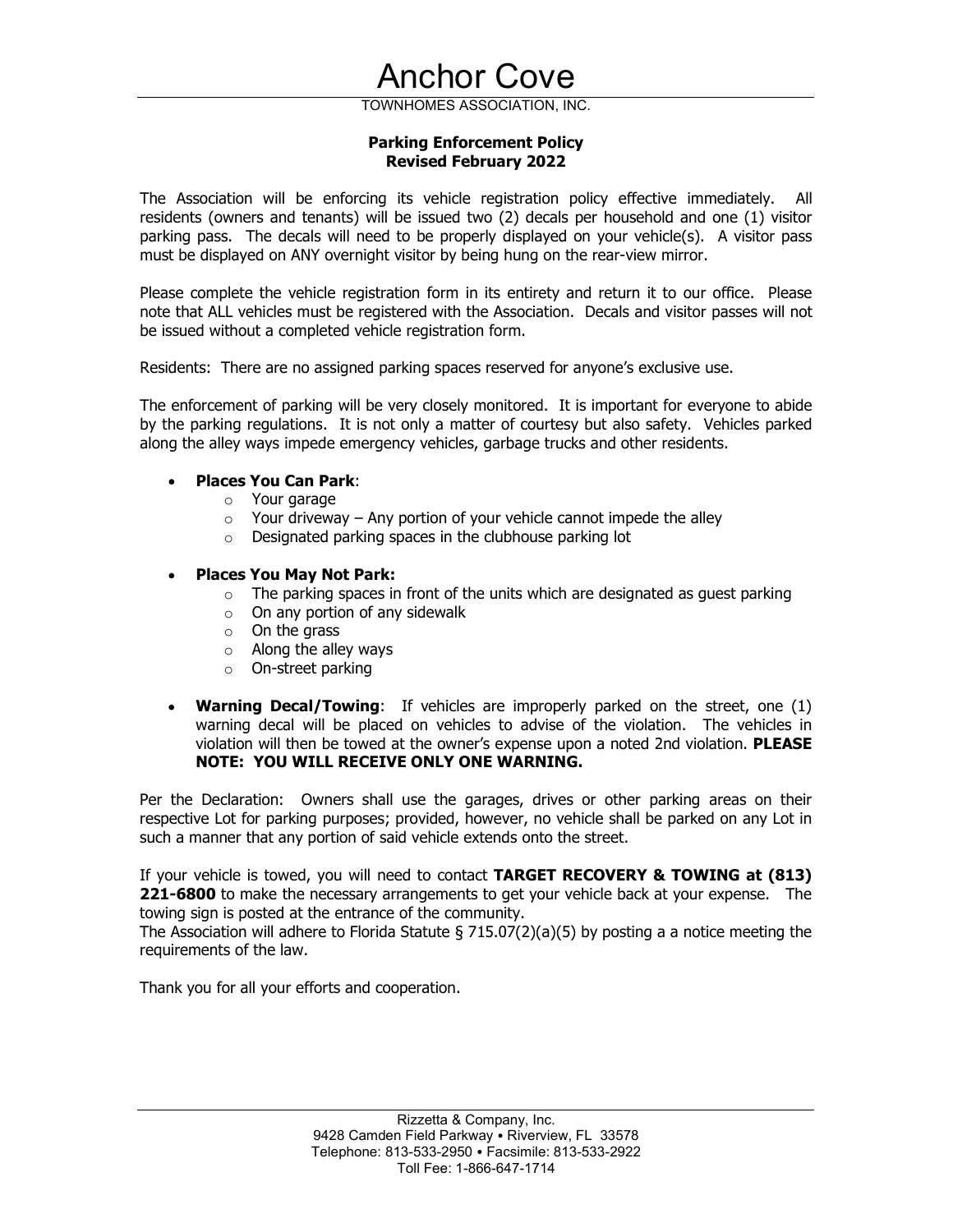# Anchor Cove

|                             | <b>Anchor Cove</b><br>TOWNHOMES ASSOCIATION, INC. |               |                            |  |
|-----------------------------|---------------------------------------------------|---------------|----------------------------|--|
|                             |                                                   |               |                            |  |
| <b>Community Name:</b>      |                                                   |               |                            |  |
| <b>Resident Name:</b>       |                                                   |               |                            |  |
| Address:                    |                                                   |               |                            |  |
| <b>Resident Type</b>        | Owner                                             | <b>Tenant</b> |                            |  |
| <b>Rental Start Date:</b>   |                                                   |               | Rental End Date: _________ |  |
| Primary Phone #:            |                                                   |               |                            |  |
| <b>Email Address:</b>       |                                                   |               |                            |  |
| <b>Vehicle Information:</b> |                                                   |               |                            |  |
| Make                        | Model                                             | Color         | Tag #                      |  |
|                             |                                                   |               |                            |  |
|                             |                                                   |               |                            |  |

# Vehicle Information:

| Make | Model | Color | $\log H$ |
|------|-------|-------|----------|
|      |       |       |          |
|      |       |       |          |
|      |       |       |          |
|      |       |       |          |
|      |       |       |          |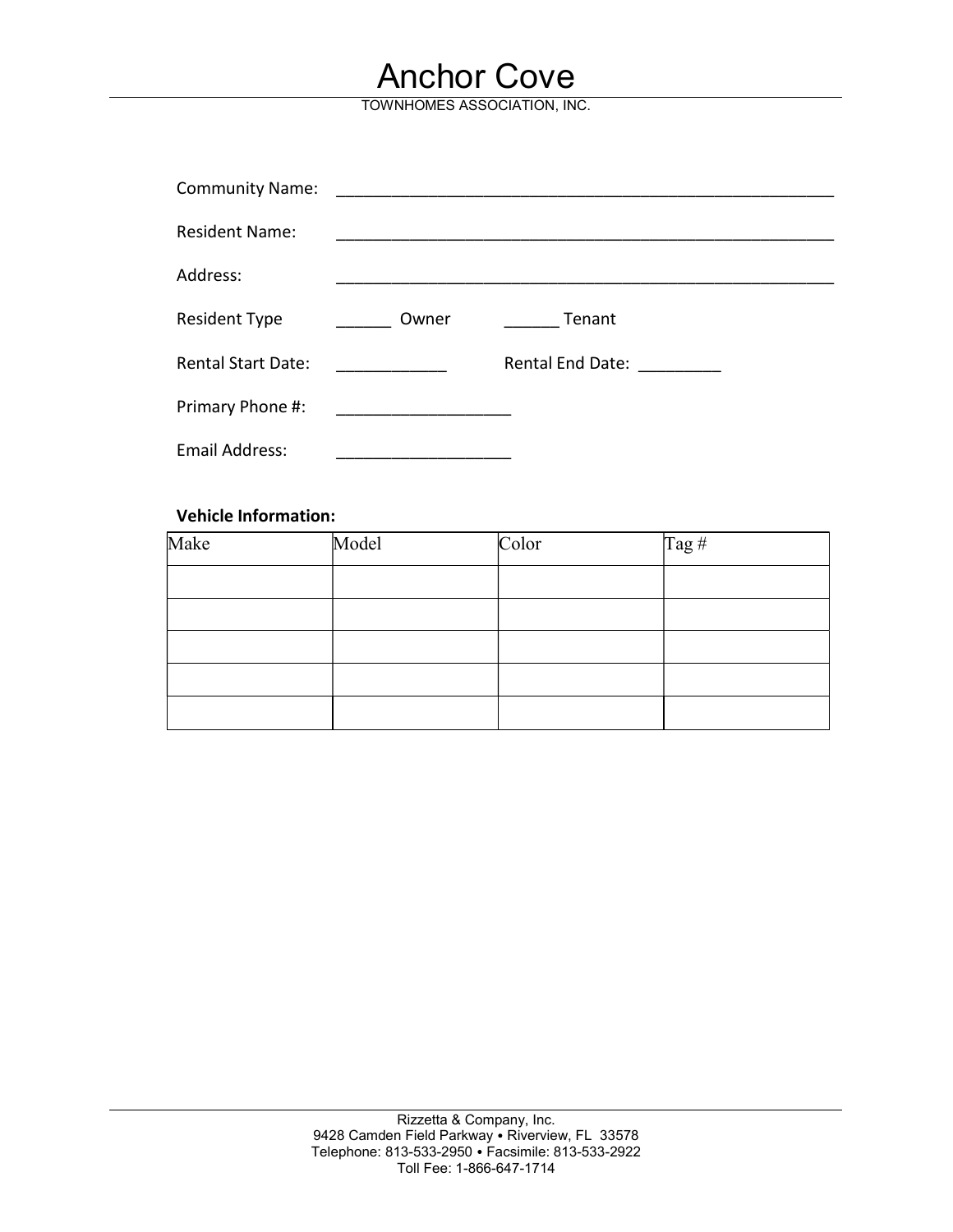# Anchor Cove

**Anchor Cove**<br>
TOWNHOMES ASSOCIATION, INC.<br> **SUIDELINES – ANNOUNCEMENT JANUARY 22, 2022**<br>
Anchor Cove's Association grants board members and/or community **Anchor Cove**<br>
TOWNHOMES ASSOCIATION, INC.<br>
PARKING POLICY & GUIDELINES – ANNOUNCEMENT JANUARY 22, 2022<br>
Sion is being sent on behalf of the Board of Directors of Anchor Cove to remind all owners and<br>
arking policy in plac **TOWNHOMES ASSOCIATION, INC.**<br>THIS COMMUNICATED PARKING POLICY & GUIDELINES – ANNOUNCEMENT JANUARY 22, 2022<br>This communication is being sent on behalf of the Board of Directors of Anchor Cove to remind all owners and<br>resid residents of the parking policy in place. Anchor Cove's Association grants board members and/or community managers authority to tow cars, trucks, or trailers that are illegally parked in an HOA parking area or roadway. **ANCHOT COVE**<br>
TOWNHOMES ASSOCIATION, INC.<br> **PARKING POLICY & GUIDELINES – ANNOUNCEMENT JANUARY 22, 2022**<br>
This communication is being sent on behalf of the **Board of Directors of Anchor Cove** to remind all owners and<br>
res

It is important for everyone to abide by the HOA parking regulations in place for the community. This is not only

**ANCHOT COVE**<br>
TOWNHOMES ASSOCIATION, INC.<br> **PARKING POLICY & GUIDELINES – ANNOUNCEMENT JANUAR**<br>
This communication is being sent on behalf of the **Board of Directors of Anchor Co**<br>
residents of the parking policy in place **PARKING POLICY & GUIDELINES - ANNOUNCEMENT JANUARY 22, 2022**<br>This communication is being sent on behalf of the **Board of Directors of Anchor Cove** to remind all owners and<br>residents of the parking policy in place. Annot C **PARKING POLICY & GUIDELINES – ANNOUNCEMENT JANUARY 22, 2022**<br>
This communication is being sent on behalf of the **Board of Directors of Anchor Cove** to remind all owners and<br>
residents of the parking prejudicy in place. An **SIGNS WERE THE SIGNS WERE ANTIGAT COVE**<br> **SIGNS TOWAL TOWAL TOWAL TOWAL ANCHOR ANCHOR COVERT SOMETAT SOME THE CONDUCT THE SOME THE SOMETHER SOMETHER SOMETHER SOMETHER SOMETHER ANCHOR COVERT SHOWS AN ANCHOR COVERT SOMETHER Experimentation**<br> **Experimentation Experimentation Experimentation Experimentation**<br> **Experimentation** is being sent on behalf of the **Board of Directors of Anchor Cove** to energial<br> **Experimentally the particular p EXECT THE SET AN ANCORATE AND THE SET AN ANDERT SET AND THE SET AND THE SET AND SET AND SET AND SET AND SET AND SET AND SET AND SET AND SET AND SET AND SET AND SET AND SET AND SET AND SET AND SET AND SET AND SET AND SET A ANCHOT COVE**<br>
TOWNHOMES ASSOCIATION, INC.<br> **PARKING POLICY & GUIDELINES – ANNOUNCEMENT JANUARY 22, 2022**<br>
This communication is being sent on behalf of the **Board of Directors of Anchor Gove** to remind all owners and<br>
res **EXECTS THE CONSTRATION FORM ANTIGO TO A CONSTRATION FOR ANTIGO TOWNHOONES ASSOCIATION, INC.**<br>This communication is being sent on behelf of the Board of Directors of Anchor Cove to remind all owners and<br>residents of the pa **PARKING POLICY & GUIDELINES – ANNOUNCEMENT JANUARY 22,**<br>This communication is being sent on behalf of the **Board of Directors of Anchor Cove** to<br>residents of the parking policy in place. Anchor Cove's Association grants b communication is being sent on behalf of the **Board of Directors of Anchor Cove** to remind all owners and<br>ensis of the parking policy in place. Anchor Cove's Association grants board members and/or community<br>agers authorit ts of the parking policy in place. Anchor Cove's Association grants board members and/or community<br>or ant for everyone to abide by the HOA parking regulations in place for the community. This is not only<br>or of courtesy, bu is authority to tow cars, trucks, or trailers that are illegally parked in an HOA parking area or roadway.<br>
Cortant for everyone to abide by the HOA parking regulations in place for the community. This is not only<br>
or fo c ortant for everyone to abide by the HOA parking regulations in place for the community. This is not only<br>or of courtesy, but also safely. Unfortunately, ongoing violations of these parking regulations has<br>an issue and must a mater of the mode of the mode will be mode that will be unitsered.<br>
Please be aware that the enforcement of these regulations will be monitored to enforce violations of the parking rules. Volations will be notified first be aware that the enforcement of these regulations will be monitored to enforce violations of the rules. Volations will be notified frat by placing a warning sticker or notice on the venicle. New towing<br>rules. Volations wi

813-533-2922.

- as well as the garbage/recycling trucks, must be able to reach the end units. Vehicles that are seen
- Harbor Bay CDD parking lot.

- Parking spaces in front of the units These are for VISITOR/GUEST only.
- 
- Across any portion that impedes a sidewalk
- Parked on any grassy area.
- s other than designated areas for guests.<br>
Deceles a sidewalk<br>
Le for VISITORS ONLY is located next to 123 Aberdeen Pond Drive.<br>
AMDICAP spaces daily may also be subject to towing. Those who own<br>
using their garage and dri e if vehicles are towed after warning has been given and vehicles have not been moved by a specified<br>a designated parking space.<br>Handing ALL OWNERS & RESIDENTS to comply with completing the attached **VEHICLE**<br>TRATION FORM a designated parking space.<br>
asking ALL OWNERS & RESIDENTS to comply with completing the attached **VEHICLE**<br> **TRATION FORM** and return this promptly to management by email <u>distreaves@ntzzetta.com</u> or fax<br>
R-2022.<br> **ENTS c** asking ALL OWNERS & RESIDENTS to comply with completing the attached **VEHICLE**<br> **TRATION FORM** and return this promptly to management by email <u>distnessves@rizzetta.com</u> or fax<br>
3-2922.<br> **ENTS can park in these designated** asking ALL OWNERS & RESIDENTS to comply with completing the attached **VEHICLE**<br>TRATION FORM and return this promptly to management by email <u>dishreaves@nizzetta.com</u> or fax<br>TRIS can park in these designated areas:<br>ENTS can **TRATION FORM** and return this promptly to management by email <u>dshreaves@rizzetta.com</u> or fax 3-2922.<br>
ENTS can park in these designated areas:<br>
ENTS can park in these designated areas:<br>
ENTS can park in these designated located in the clubhouse parking lot. **RESIDENTS can park in these designated areas:**<br>
• Property's garage or driveway, No potiton of your vehicle can impede the alley, as emergency vehicles, as well as the gadhage/recycling trucks, must be able to reach the e **Example 19** Property's garage or driveway. No portion of your vehicle can impede the alley, as emergency vehicles,<br>as well as the garbage/recyving trucks, must be able to reach the end units. Vehicles that are seen<br>to imp violation. It is requested to the mediator of your vehicle can impled the allest, as seniegency when the subset of the mediate to wing.<br>
to impede emergency whicles or trash collection may be subject to immediate towing.<br> es with a handcap tall the relinger through the rest with the reduces that are experienced in the reform park in the reduced in the reduced in the collection may be subject to immediate towing.<br>
• Overlow parking space is **COMBY THANK YOUT THANK YOUTHER SO THANK YOUTHOM THANK YOUTHOM THANG THE CONDUCT THAND THANG THANG THANG THANG THANG THANG THANG THANG THANG THANG THANG THANG THANG THANG THANG THANG THANG THANG THANG THANG THANG THANG THA** If you have many attached that determines the spots for KESIDENT PARKING BY PERMIT UNLY on the<br> **RESIDENTS/OWNERS may NOT park in these areas that will be subject to towing:**<br>
Parking spaces in forto of the unlis – These a

be reached by email dshreaves@rizzetta.com or call 813.533.2950 Ext.: 9478.